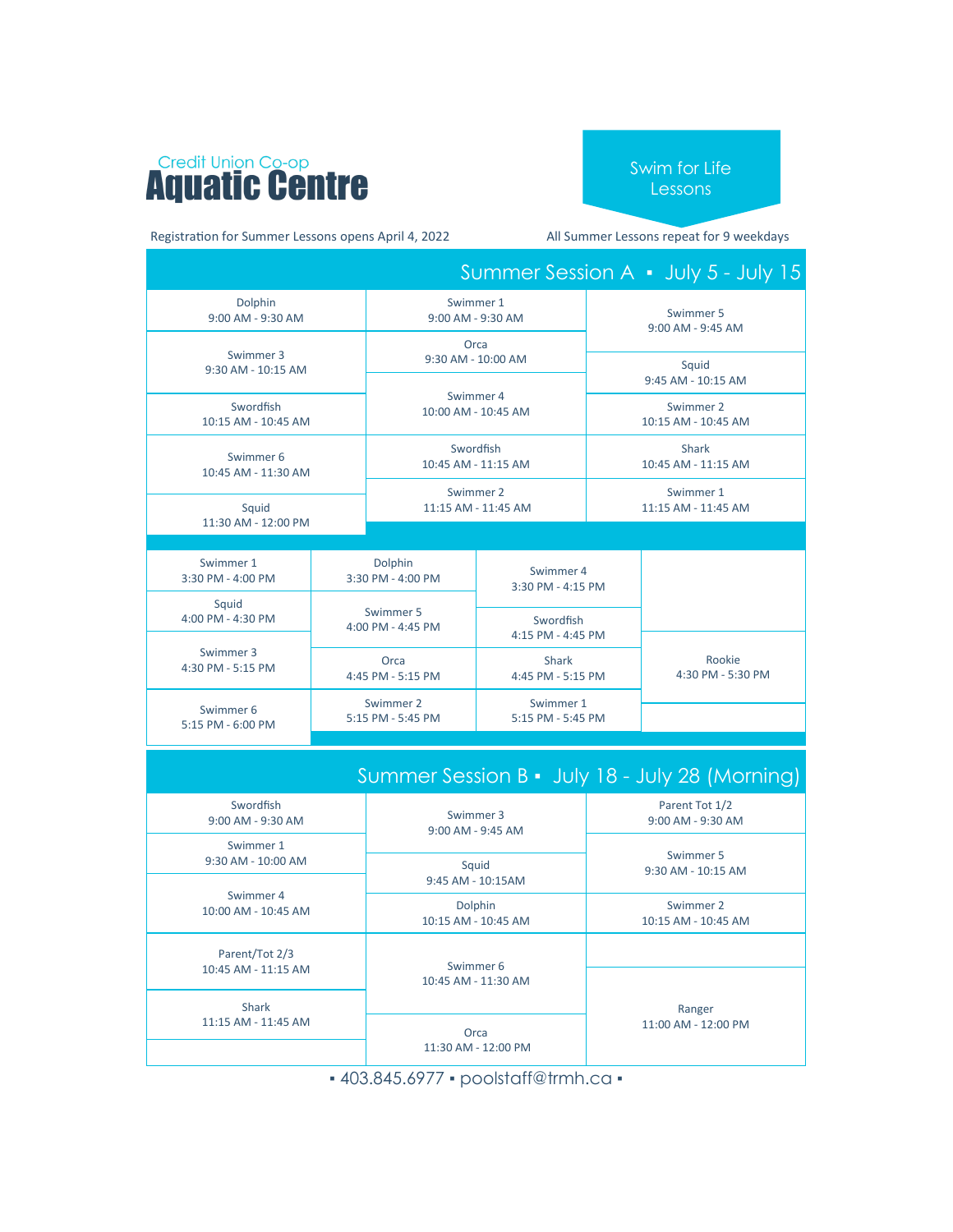

Swim for Life Lessons

Registration for Summer Lessons opens April 4, 2022

|                                    |                                | Summer Session B - July 18 - July 28 (Afternoon) |  |
|------------------------------------|--------------------------------|--------------------------------------------------|--|
| Squid<br>3:30 PM - 4:00 PM         | Swimmer 2<br>3:30 PM - 4:00 PM | Swimmer 6<br>3:30 PM - 4:15 PM                   |  |
| Swimmer 1                          | Dolphin                        |                                                  |  |
| 4:00 PM - 4:30 PM                  | 4:00 PM - 4:30 PM              | Swordfish                                        |  |
| Swimmer 5<br>4:30 PM - 5:15 PM     | Orca                           | 4:15 PM - 4:45 PM                                |  |
|                                    | 4:30 PM - 5:00 PM              | Shark                                            |  |
|                                    |                                | 4:45 PM - 5:15 PM                                |  |
| Swimmer 3<br>$5:15$ PM - $6:00$ PM | Swimmer 4<br>5:00 PM - 5:45 PM | Swimmer 1<br>5:15 PM - 5:45 PM                   |  |
|                                    |                                |                                                  |  |

|                                  |                             | Summer Session C • Aug. 2 - Aug. 12 |                                  |  |
|----------------------------------|-----------------------------|-------------------------------------|----------------------------------|--|
| Squid                            | Swimmer 4                   | Swimmer 1                           | Star                             |  |
| 9:00 AM - 9:30 AM                | $9:00$ AM - $9:45$ AM       | 9:00 AM - 9:30 AM                   |                                  |  |
| Orca<br>9:30 AM - 10:00 AM       | Swordfish                   | Dolphin<br>9:30 AM - 10:00 AM       | $9:00$ AM - $10:00$ AM           |  |
| Swimmer 5                        | 9:45 AM - 10:15 AM<br>Squid | Swimmer 3                           | Swordfish<br>10:00 AM - 10:30 AM |  |
| 10:00 AM - 10:45 AM              | 10:15 AM - 10:45 AM         | 10:00 AM - 10:45 AM                 | Shark                            |  |
| Swordfish                        | Swimmer 1                   |                                     | 10:30 AM - 11:00 AM              |  |
| 10:45 AM - 11:15 AM              | 10:45 AM - 11:15 AM         | Swimmer 6<br>10:45 AM - 11:30 AM    | Swimmer 2<br>11:00 AM - 11:30 AM |  |
| Swimmer 1<br>11:15 AM - 11:45 AM |                             |                                     |                                  |  |
|                                  |                             |                                     |                                  |  |
| Swimmer 5                        | Swimmer 3                   | Swordfish                           | Parent Tot 1/2                   |  |
| 3:30 PM - 4:15 PM                | 3:30 PM - 4:15 PM           | 3:30 PM - 4:00 PM                   | 3:30 PM - 4:00 PM                |  |
| Orca                             | Squid                       | Swimmer 2                           | Swimmer 4                        |  |
| 4:15 PM - 4:45 PM                | 4:15 PM - 4:45 PM           | 4:00 PM - 4:30 PM                   | 4:00 PM - 4:45 PM                |  |
| Swimmer 1                        | Shark                       | Swimmer 6                           | Dolphin                          |  |
| 4:45 PM - 5:15 PM                | 4:45 PM - 5:15 PM           | 4:30 PM - 5:15 PM                   | 4:45 PM - 5:15 PM                |  |
| Swimmer 3                        |                             | Parent Tot 2/3                      | Swimmer 1                        |  |
| 5:15 PM - 6:00 PM                |                             | 5:15 PM - 5:45 PM                   | 5:15 PM - 5:45 PM                |  |

▪ 403.845.6977 ▪ poolstaff@trmh.ca ▪